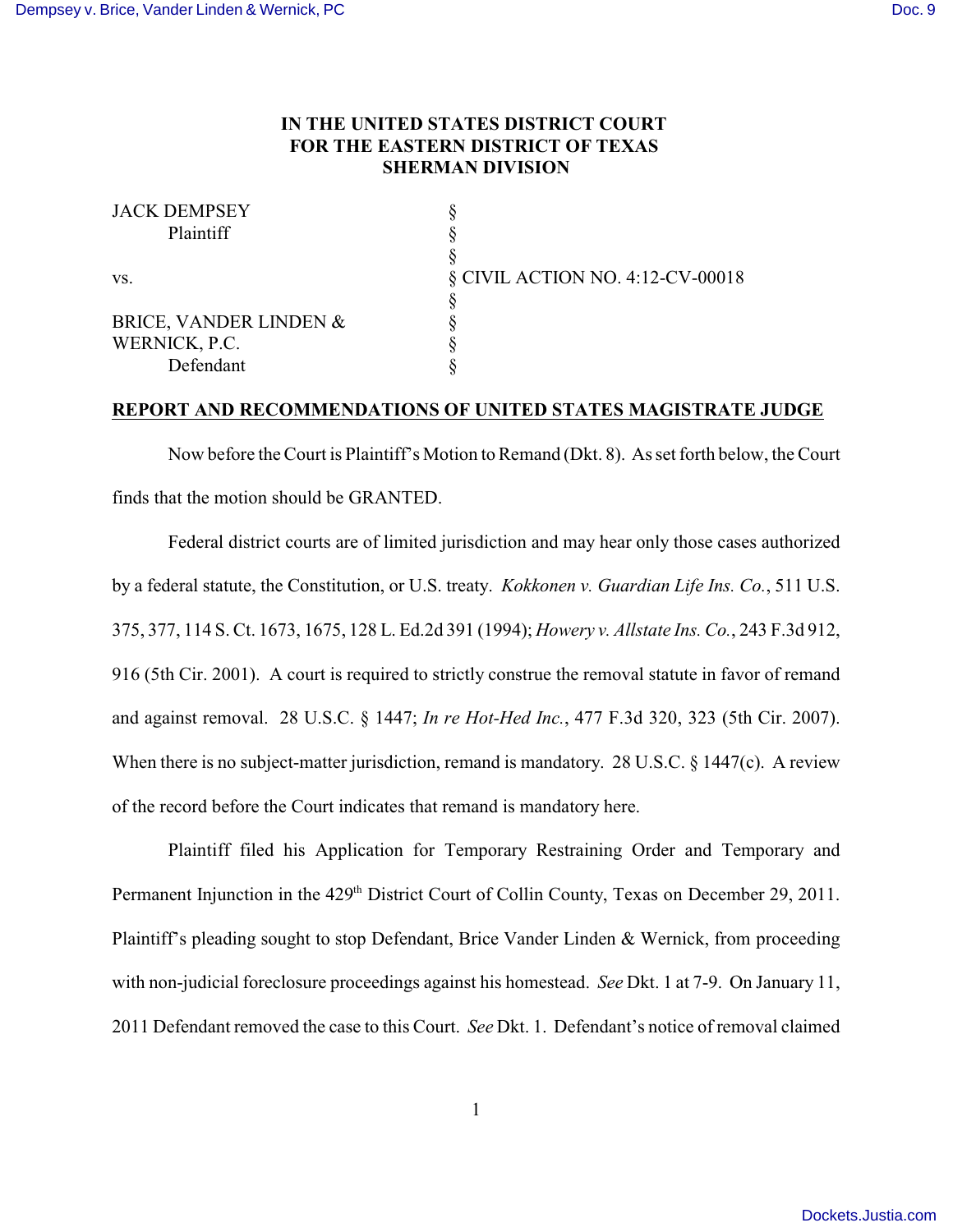that "[t]his action is a civil action over which this Court would have original jurisdiction under 28 U.S.C. § 1332, and is removable to this Court under 28 U.S.C. § 1441(a) in that it is a suit between citizens of a state and subjects of a foreign state in which the amount in controversy exceeds the sum of \$75,000.00, exclusive of interest and costs." Dkt. 1 at 1.

Suits are removed on the basis of diversity jurisdiction when the suit involves a controversy between citizens of different states and the amount in controversy exceeds \$75,000. 28 U.S.C. § 1332. There is no diversity here. ByDefendant's own admission, it is a Texas citizen, as is Plaintiff. Dkt. 1 at 2. Defendant's notice of removal argues that it is not the proper party to Plaintiff's suit because Plaintiff has alleged no viable cause of action against it, but has not shown how that would create diversity jurisdiction. The Court notes that Defendant (alongwith its unnamed employees and agents) is the only named Defendant, thus, there is no other named diverse defendant such that doctrine of fraudulent joinder would be triggered. *See, e.g., Rico v. Flores*, 481 F.3d 234, 238-39 (5th Cir. 2007) (to establish that a non-diverse defendant has been improperly joined, the removing party must show that plaintiff's inability to establish a cause of action against the non-diverse party in state).

Further, the facts alleged in Plaintiff's state court pleadings do not allege a federal question. Plaintiff seeks to stop a foreclosure, which is a matter of state law, and does not rely on any federal statutes. That Plaintiff's claims may be related to a separate suit already pending in federal court is not enough to show independent jurisdiction over these claims. That is not to say that any actions in Plaintiff's state law action will not be altered or otherwise barred by the orders and judgment entered in Plaintiff's other federal case. But, Defendant has not shown how having a related federal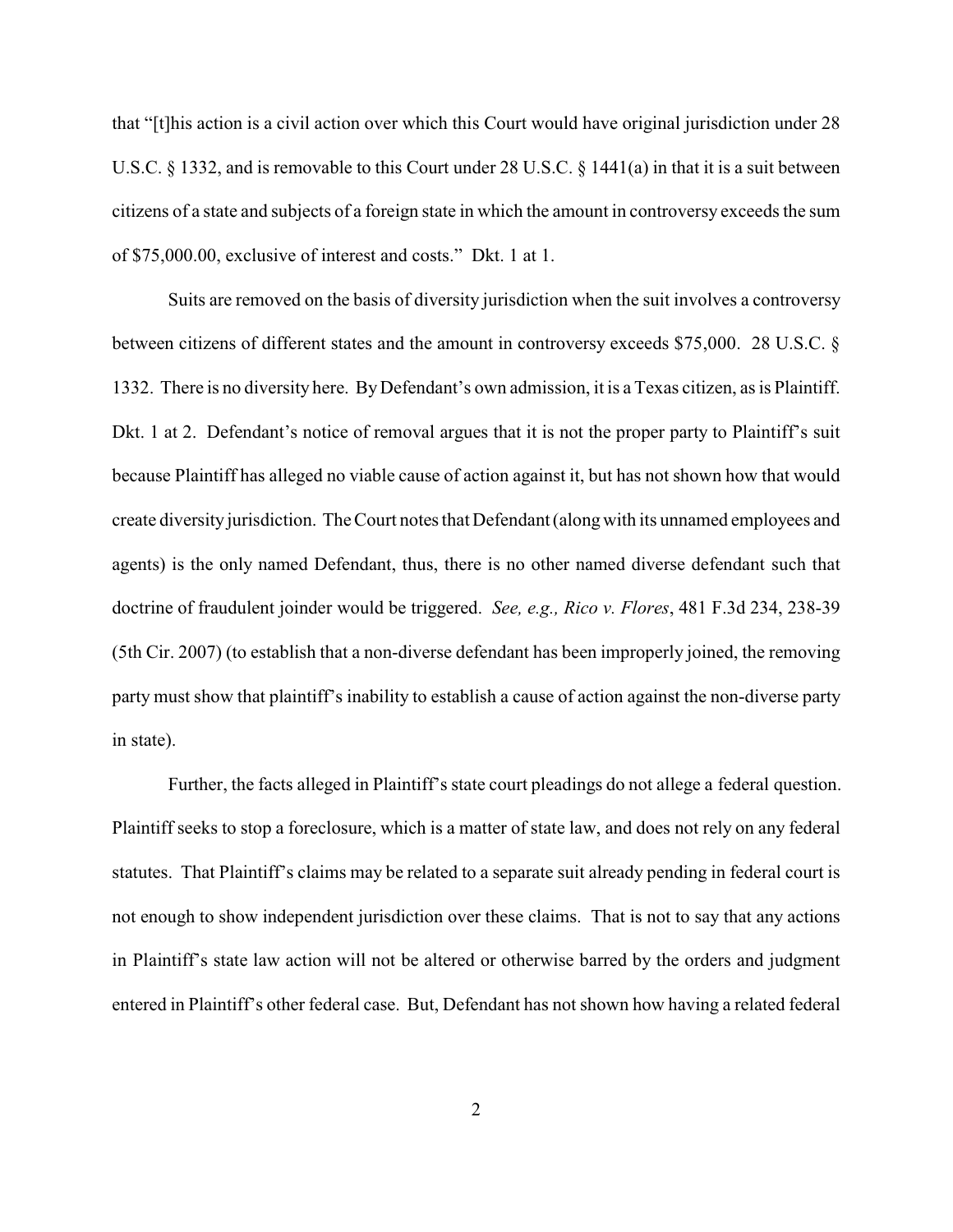case would confer federal question jurisdiction over this one. Defendant has the burden of proof in demonstrating that removal to federal court is proper. *Gasch v. Hartford Acc. & Indem. Co.*, 491 F.3d 278, 281 (5th Cir. 2007). Defendant has not done so here.

Plaintiff's motion to remand was filed on February 10, 2012. Although the motion has indicated that remand is opposed, more than one month after its filing, Defendant has failed to timely file a written response in opposition. The Court thus further assumes that Defendant is not opposed to remand, as Local Rule CV-7(d) provides that if "a party fails to oppose a motion in the manner prescribed herein, the court will assume that the party has no opposition." E.D.TEX.L.R.CV-7(d). Defendant has failed to provide the Court with any valid basis for removal. "The court must presume that a suit lies outside this limited jurisdiction, and the burden of establishing federal jurisdiction rests on the party seeking the federal forum." *Moore v. Bis Salamis, Inc*., 748 F. Supp.2d 598, 601 (E.D. Tex. 2010) (internal quotations and citations omitted). Therefore, the matter should be remanded.

Moreover, based on these facts and the procedural history of this case, the Court agrees that Plaintiff is entitled to an award of attorneys' fees pursuant to 28 U.S.C. § 1447(c) ("An order remanding the case may require payment of just costs and any actual expenses, including attorneys fees, incurred as a result of the removal."). In determining whether the improper removal of a case to federal court warrants an award of attorneys' fees, the court considers objectively the merits of the defendant's case at the time of removal. 28 U.S.C. § 1447(c). *Valdes v. Wal-Mart Stores, Inc.,* 199 F.3d 290 , 292-93 (5th Cir. 2000). Here, Defendant filed a notice of removal setting forth conclusory allegations for removal without any supporting authority and then failed to respond to